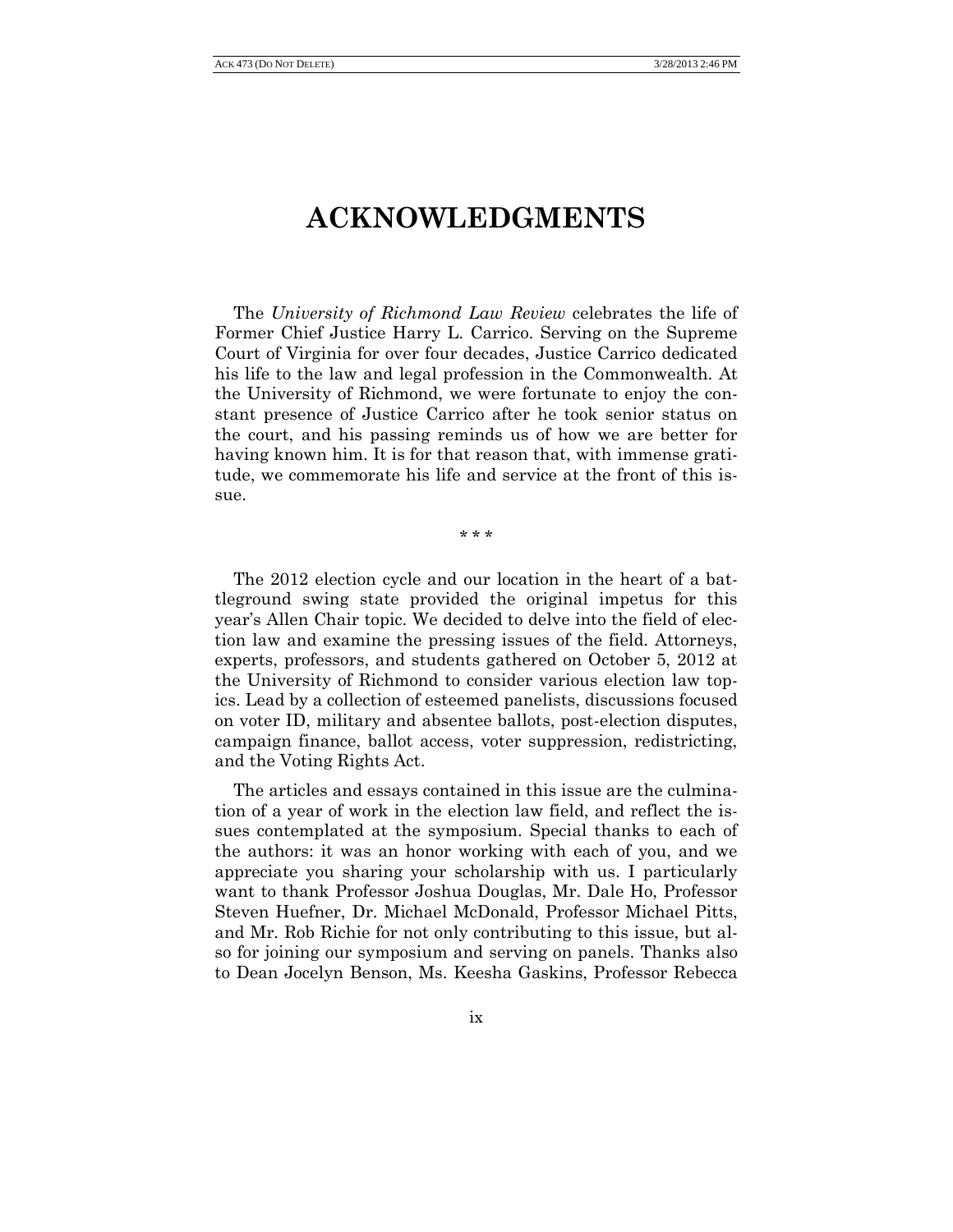x UNIVERSITY OF RICHMOND LAW REVIEW [Vol. 47:ix

Green, Mr. Joshua Lief, and Mr. Donald Palmer who also graciously traveled to share their ideas and expertise at our symposium.

To Dean Wendy Perdue: thank you for your continued support, enthusiasm, and generosity toward the *Law Review*.

A deserved thank you goes to each member of the *Law Review* for the work on our symposium and this issue. While getting acquainted with the intricacies of election law, you steadfastly worked to meet our pressing deadlines. Your assistance and patience in bringing both the symposium and this issue to fruition does not go unnoticed.

I am exceedingly grateful to Professor Carl Tobias who served as a sounding board and source of guidance during this year of the Allen Chair. Your constant wisdom and counsel are immensely appreciated. Your commitment to the *Law Review* makes it all possible, and for that, we are all thankful.

The dedicated service of Glenice Coombs has long been heralded in previous volumes, but her deep commitment has never been more apparent than this year. Glenice, you are a friend, counselor, supporter, and teacher. Your kindness and sense of humor allay the pressure that is known to build at times in the office, while your devoted work ethic makes it possible for us to succeed. Your resolve has supported the *Law Review* for over thirty years, and we could not be more profoundly appreciative. Cheers to you!

My fellow members of the Executive Board deserve the most sincere thanks. To Andrew Tarne, Maggie Bowman, Tracey Theret, and Simone Raess: you each have excelled in your positions contributing your heart and soul to this journal, and your support, humor, and camaraderie have made for an outstanding year. To Robert S. Claiborne, Jr.: your tireless work ethic kept us moving and equipped us with the tools for success. To Frank Talbott: your assurance and leadership have made this year memorable and enjoyable, and I greatly appreciate your dedication. It has been a great year with you all.

Of course, none of this would be possible without the boundless support of my family, and for that reason, I dedicate this book to them. My first tastes of politics and policy came from a civically engaged family, and my continuing interest is rooted in that